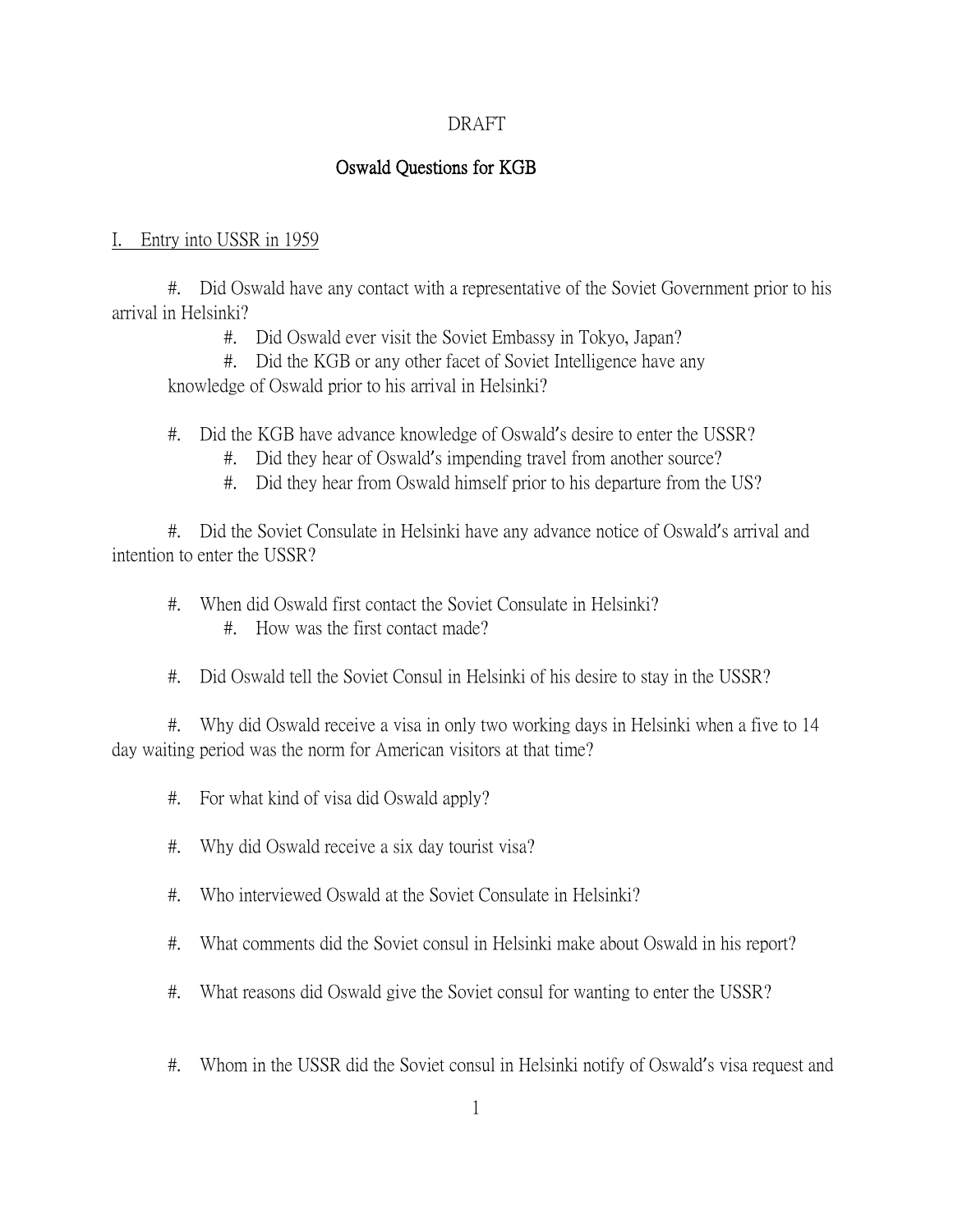intention to enter the USSR?

- #. Was this the normal procedure for all American visitors?
- #. Was Oswald's story and/or identity checked in any way?
- #. Were visitors to the Soviet Consulate in Helsinki photographed?
	- #. Was Oswald photographed?
	- #. If so, does any picture still exist?
- #. Did the Soviet Consulate have a way of contacting Oswald in Helsinki?
	- #. Did they know his local address?
	- #. Did Oswald stay at any hotel other than the Torni Hotel in Helsinki?
- #. Was Oswald surveilled in Helsinki?
	- #. By whom?
	- #. For what purpose?
- #. Did Finish Intelligence conduct photo surveillance of the Soviet Consulate in Helsinki?
- #. Did Oswald travel to Sweden following his arrival in Finland?
- #. Did Oswald ever visit the Soviet Embassy in Stockholm in 1959? For what purpose?
- #. Were all visitors to the Soviet Embassy in Stockholm photographed?
	- #. Was Oswald photographed?
	- #. If so, does any picture still exist?

#. Were visitors crossing the boarder from Helsinki into the USSR at the Vainikkala crossing point photographed?

- #. Was Oswald photographed?
- #. Does any picture still exist?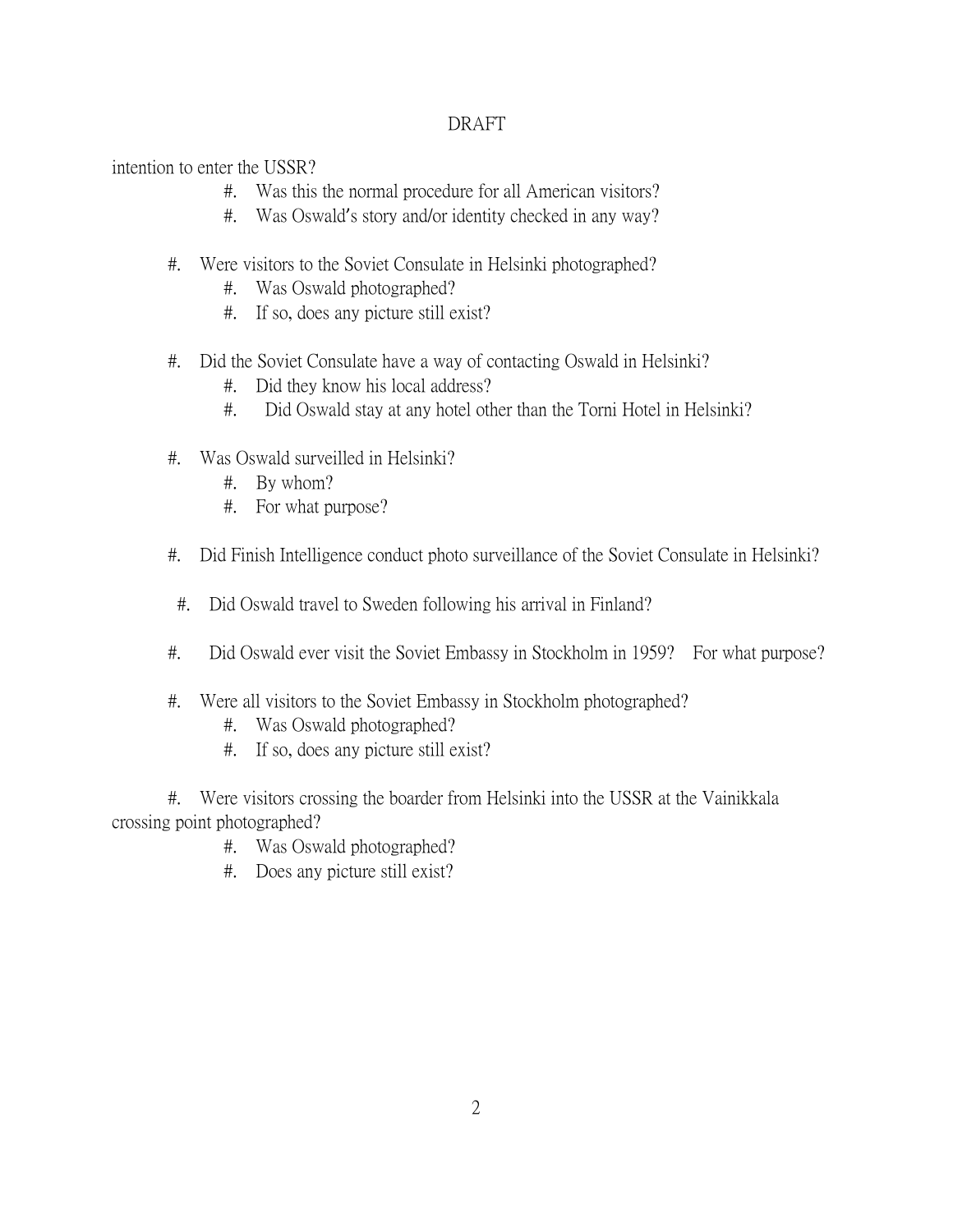### II. Activities in Moscow in 1959

- A. American Embassy Visits in 1959:
	- #. How many times did Oswald visit the US Embassy in 1959? #. What were the dates and times?
	- #. Do any photographs of Oswald entering or leaving the American Embassy exist?

#. Was real time audio surveillance of the American Embassy conducted in 1959 which was not recorded on audio tape? Do notes, transcripts, or reports exist of:

> statements made by Oswald himself? conversations between Oswald and others? conversations about Oswald by third parties?

#. Do any audio tape recordings (or transcripts of audio tape recordings) exist of Oswald or of third party conversations about Oswald in the American Embassy?

- # . Did Oswald ever go above the ground (reception) floor of the Embassy?
- #. Where did he go?
	- #. Why?
- # . Did Oswald have any contact with an American intelligence officer at the Embassy?
	- #. If so, whom?
	- #. When?
	- #. How many times?

#. Where in the American Embassy (which floors) were the offices of Richard Snyder and John McVickar located?

#. What dates did Mrs. Oliver (Joan) Hallett act as the ground floor receptionist for the American Embassy?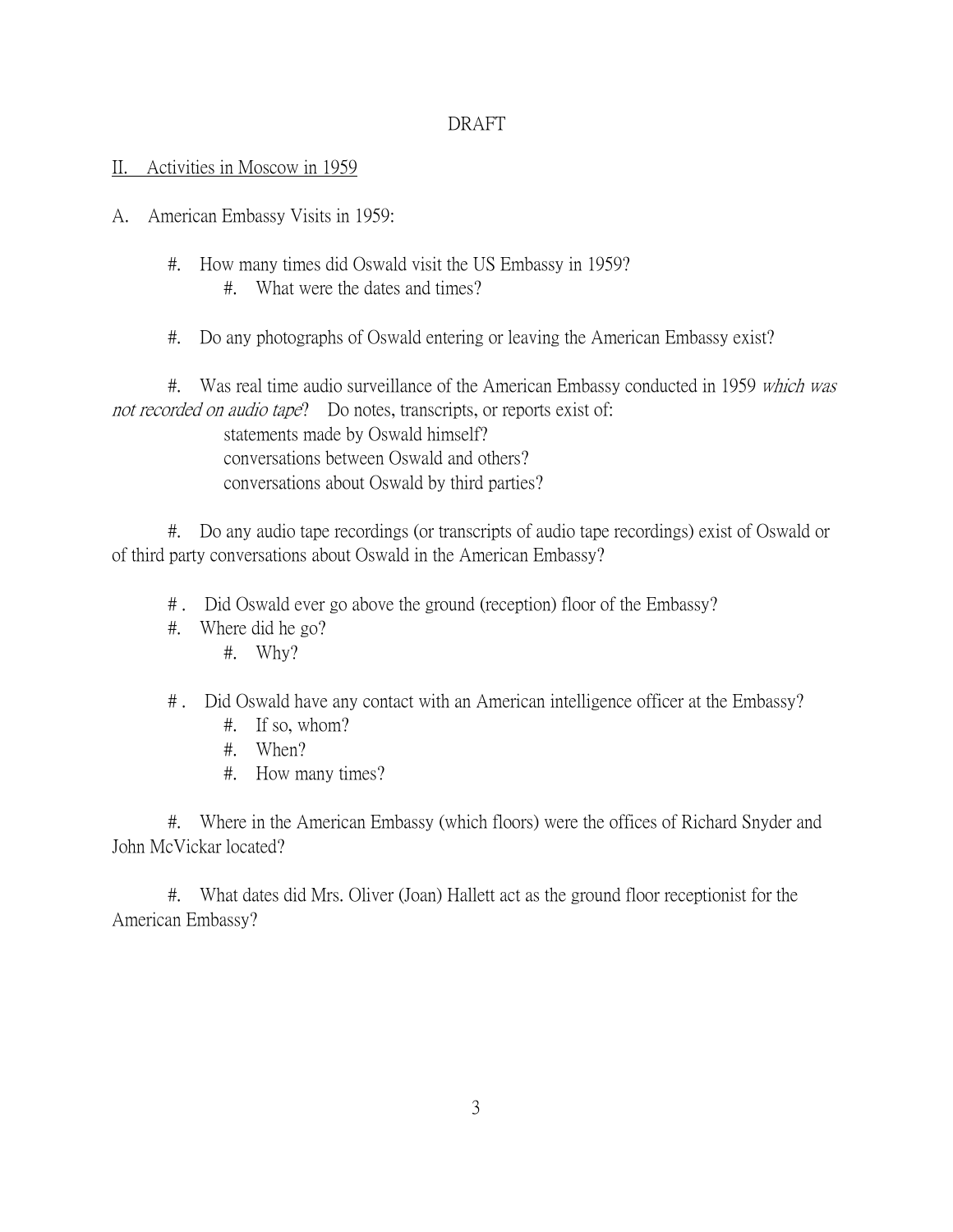## B. Hospitalization

- #. Who discovered Oswald in his Hotel Berlin room after he slashed his wrist?
- #. Who was notified of Oswald's attempt to commit suicide?
- #. Who was the elderly American Oswald reported meeting in the hospital? #. Which employee of the American Embassy visited this elderly American in Botkin Hospital Ward 7?.
- #. Did the American Embassy know Oswald was hospitalized? #. When?

# #. Was the American Embassy notified of Oswald's hospitalization?

- #. By whom?
- #. When?
- #. Who was notified?

#. Did the American Embassy ever check on Oswald's well-being in the hospital?

#. Who called the hospital from the American Embassy on 24 October to check on Oswald's release?

- #. Do any of Oswald's medical records still exist?
	- #. Was a psychological profile performed on Oswald?
	- #. If so, what were the conclusions of the psychological profile?
- #. Why was Oswald transferred to ward 7 on October 23rd?
	- #. What type of ward was he in prior to October 23rd?
- #. Did anyone visit Oswald in the hospital?
	- #. Who?
	- #. When?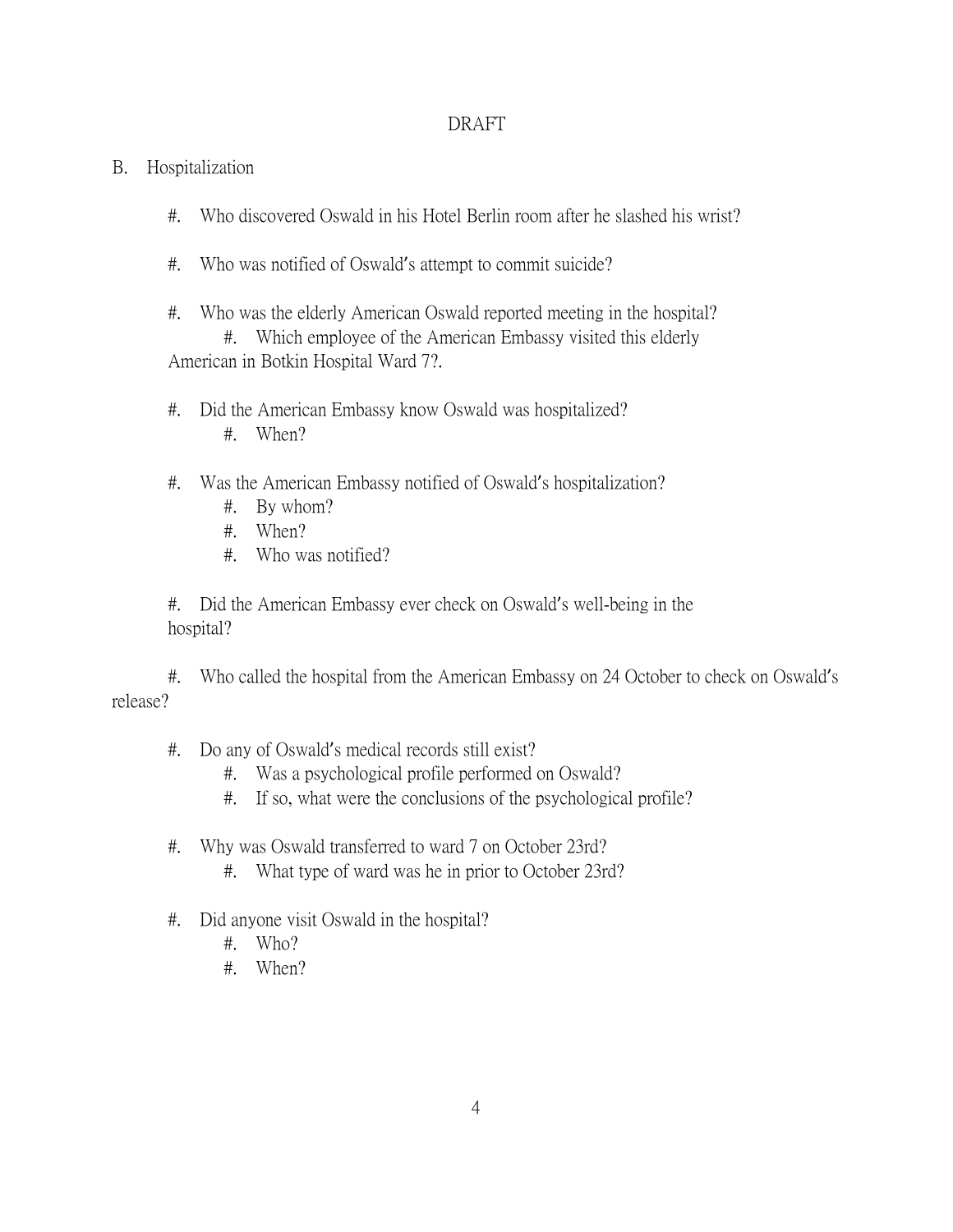C. Activities in Moscow in 1959

#. Does any chronology exist of Oswald's activities in Moscow in 1959 prior to his departure for Minsk?

#. Do Intourist reports exist of Oswald's activities in Moscow prior to his departure for Minsk?

#. Was Oswald surveilled in Moscow prior to his departure for Minsk?

#. Do the surveillance reports still exist?

#. Who packed Oswald's belongings at Hotel Berlin and arranged his move to the Hotel Metropole on October 28?

#. Why?

#. Do any recordings, transcripts, or reports exist of Oswald in either the Hotel Berlin or the Hotel Metropole?

#. Do any recordings, transcripts, or reports exist of Oswald's interviews with the following American journalists:

> Aline Mosby on or about Oct. 31 and Nov. 13? Priscilla Johnson on or about Nov. 16?

#. What contacts did Oswald have, directly or indirectly, with Soviet Intelligence officers (all branches) prior to his departure for Minsk?

- #. Was Oswald ever debriefed by any branch of Soviet Intelligence?
	- #. When?
	- #. By whom?
	- #. Do any recordings, transcripts, or reports still exist?
- #. What information did Oswald reveal about his military service?

#. What efforts were made by the Soviet Government to check or confirm Oswald's bona fides?

#. Do any reports on Oswald from the following agencies still exist: USSR Ministry of Internal Affairs?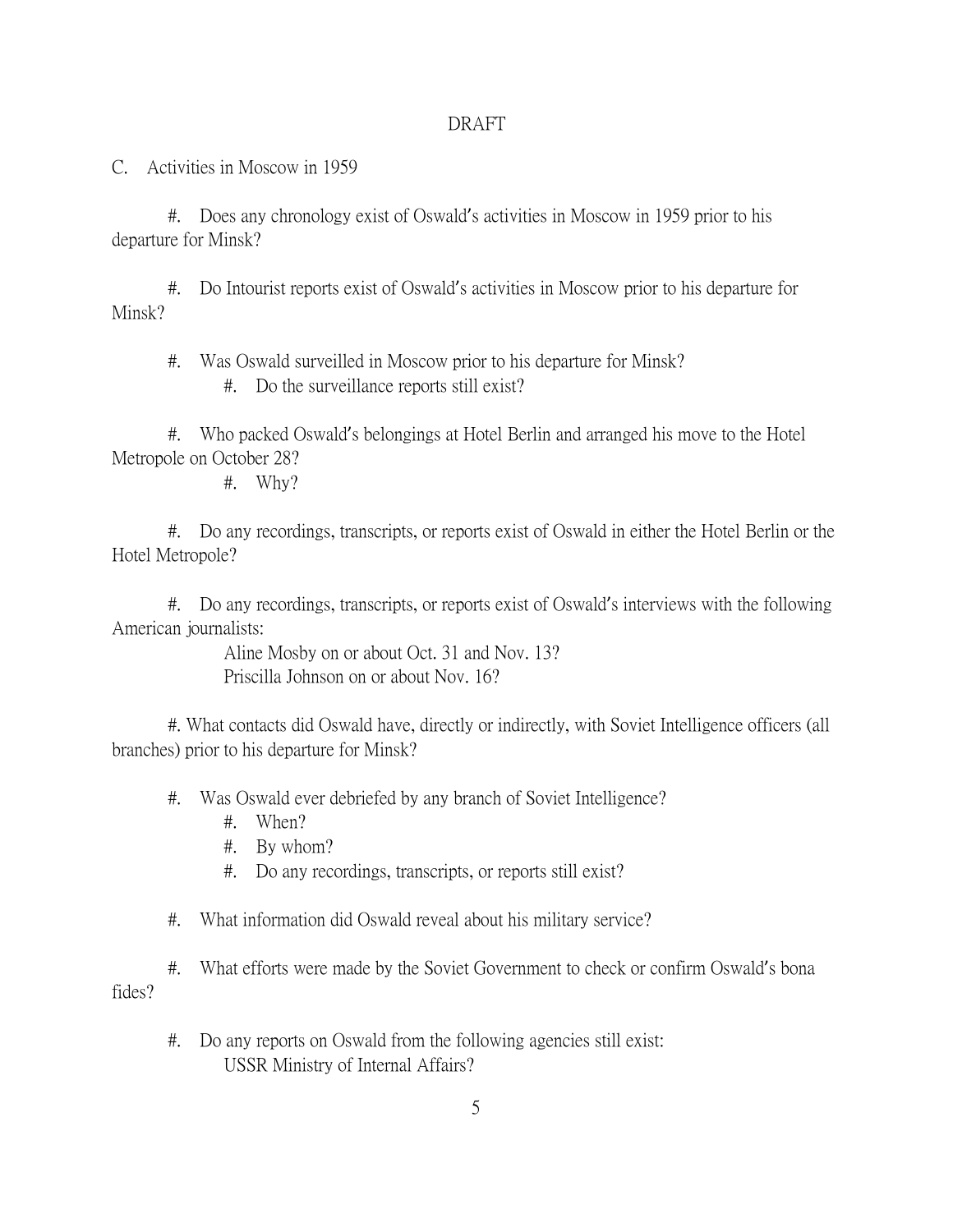# OVIR?

#. Does any copy of Oswald's letter to the Supreme Soviet requesting citizenship still exist?

#. Who paid Oswald's bills (hotel, food, etc.) between the time his visa expired and he left for Minsk early in January 1960?

- #. When did Oswald leave Moscow?
	- #. Did anyone accompany him to Minsk?
	- #. Who paid Oswald's train ticket to Minsk?

## III. Activities in Minsk from 1960-1962

- #. Do any reports on Oswald from the Belorussian Ministry of Foreign Affairs still exist?
- #. How proficient was Oswald's spoken Russian: poor, fair, good, very good, or excellent?
- #. Did Oswald have a telephone?
- #. Did Oswald read any publications, periodicals, newspapers, or books in any language?
- #. What did he read regularly?
- #. What books did he read?
- #. Was Oswald ever a member of a Gun Club in Minsk?
	- #. Did he go hunting?
	- #. With what types of weapons?
	- #. What was his proficiency with the weapons used?
- #. From whom did Oswald receive letters and other communications: from outside the USSR? from inside the USSR?
- #. Were Oswald's letters to or from the USSR intercepted?
	- #. By whom?
	- #. For what purpose?
	- #. Do any records of their contents still exist?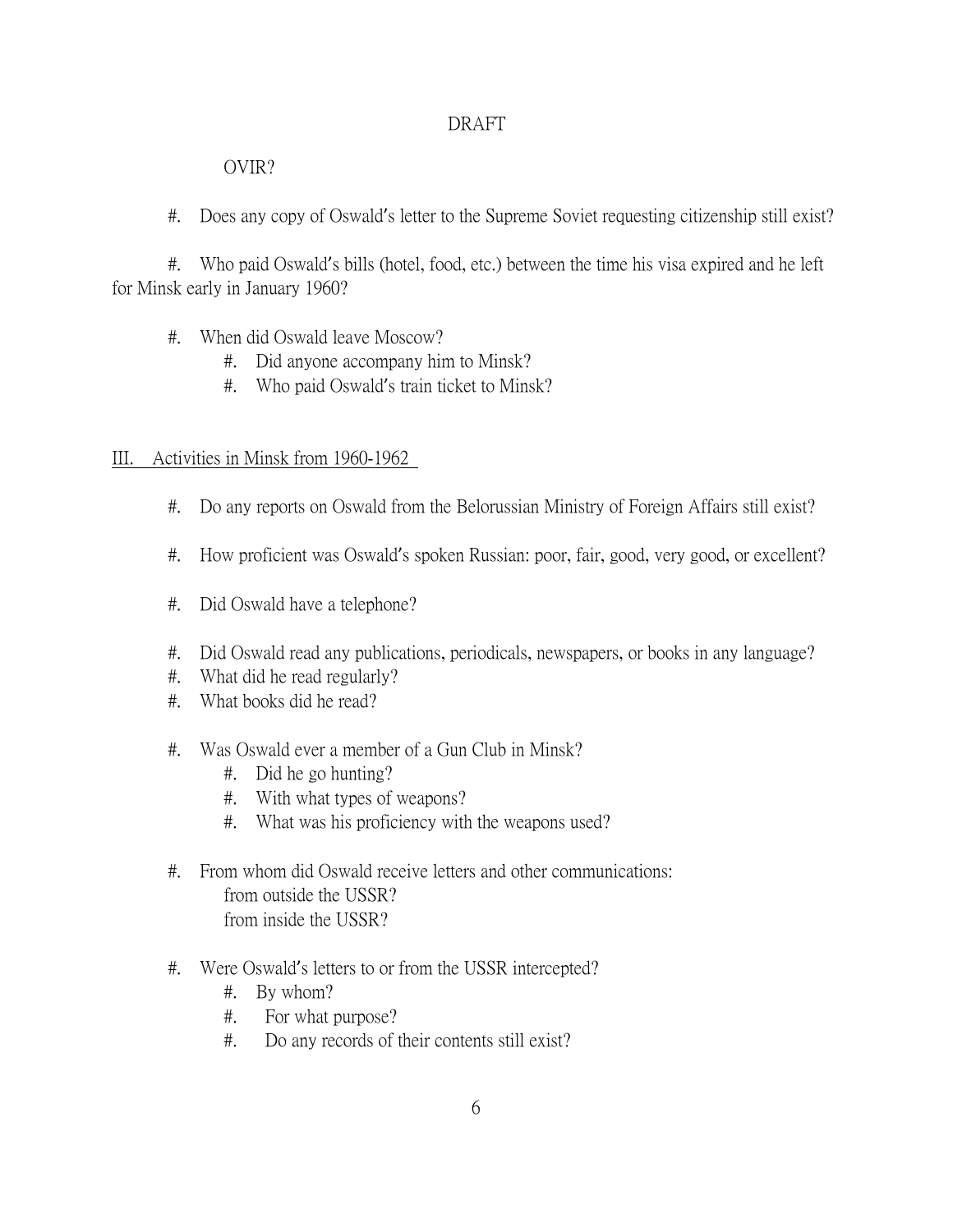- #. Were letters between Oswald and the American Embassy in Moscow intercepted? #. Do any copies or records of their contents still exist?
- #. Do surveillance reports from KGB undercover agents in Minsk still exist of: Oswald at work? Oswald's social life? Oswald and Marina at home?

#. Do any transcripts or reports exist of conversations between Oswald and Marina at home in their apartment in Minsk?

- #. Did Oswald ever travel outside of Minsk?
	- #. When?
	- #. Where?
	- #. For what purposes?

#. Could Oswald travel outside of Minsk without permission?

#. Did Oswald receive any performance evaluations in his job at the Belorussian radio and television factory?

- #. Do any of his work records still exist?
- #. Did Oswald meet any Americans in Minsk?
	- #. Who?
	- #. When?
	- #. How?

#. Do records identify which of Oswald's Minsk friends, acquaintances, and co-workers had ties to Soviet Intelligence?

#. Did Oswald ever visit the American Embassy in 1960 and 1961?

#. Did Oswald meet with any American Embassy personnel in 1960 or 1961?

#. Do any audiotapes, transcripts, or records of conversation between Oswald and any American Embassy personnel in 1960 and 1961 exist?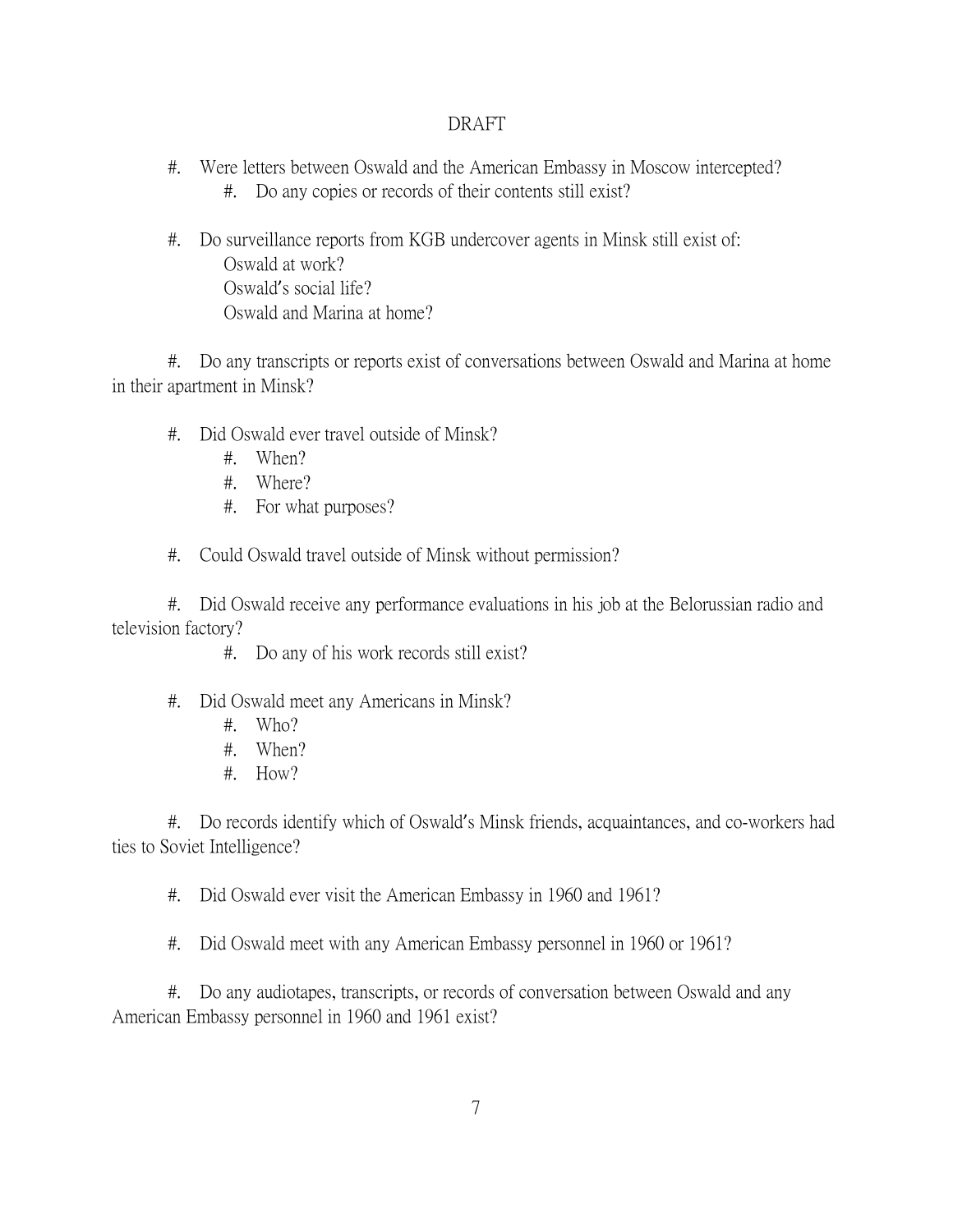## IV. Departure from USSR

- #. How many times did Oswald visit the American Embassy in 1962?
	- #. When?
	- #. For what purposes?
	- #. Was Marina with him?
- #. Did Oswald have permission to travel to the American Embassy in Moscow in 1962?

#. Was Oswald photographed entering or leaving the American Embassy in 1962?

- #. Do any photographs of Oswald or Marina still exist?
- #. Did Oswald need permission to leave the USSR?
	- #. From whom?
	- #. Did he ask for permission to leave the USSR with his wife and child?
	- #. If so, was his request expedited or did it receive any special handling?

#. Do any audiotapes, transcripts, or records or conversations between Oswald and any American Embassy personnel in 1962 exist?

# V. Marina Prusakova Oswald (nee Marina Nikolaevna Prusakova)

#. Did Marina have any relationship with any facet of Soviet Intelligence (either as a direct employee or as a source of information)?

#. Was Marina directed by any facet of Soviet Intelligence to attempt to establish a relationship or contact with American defector Robert Edward Webster in the autumn of 1960 when they resided in the same apartment building in Leningrad?

#. Was Marina directed by any facet of Soviet Intelligence to establish a relationship with Oswald?

#. For what purpose?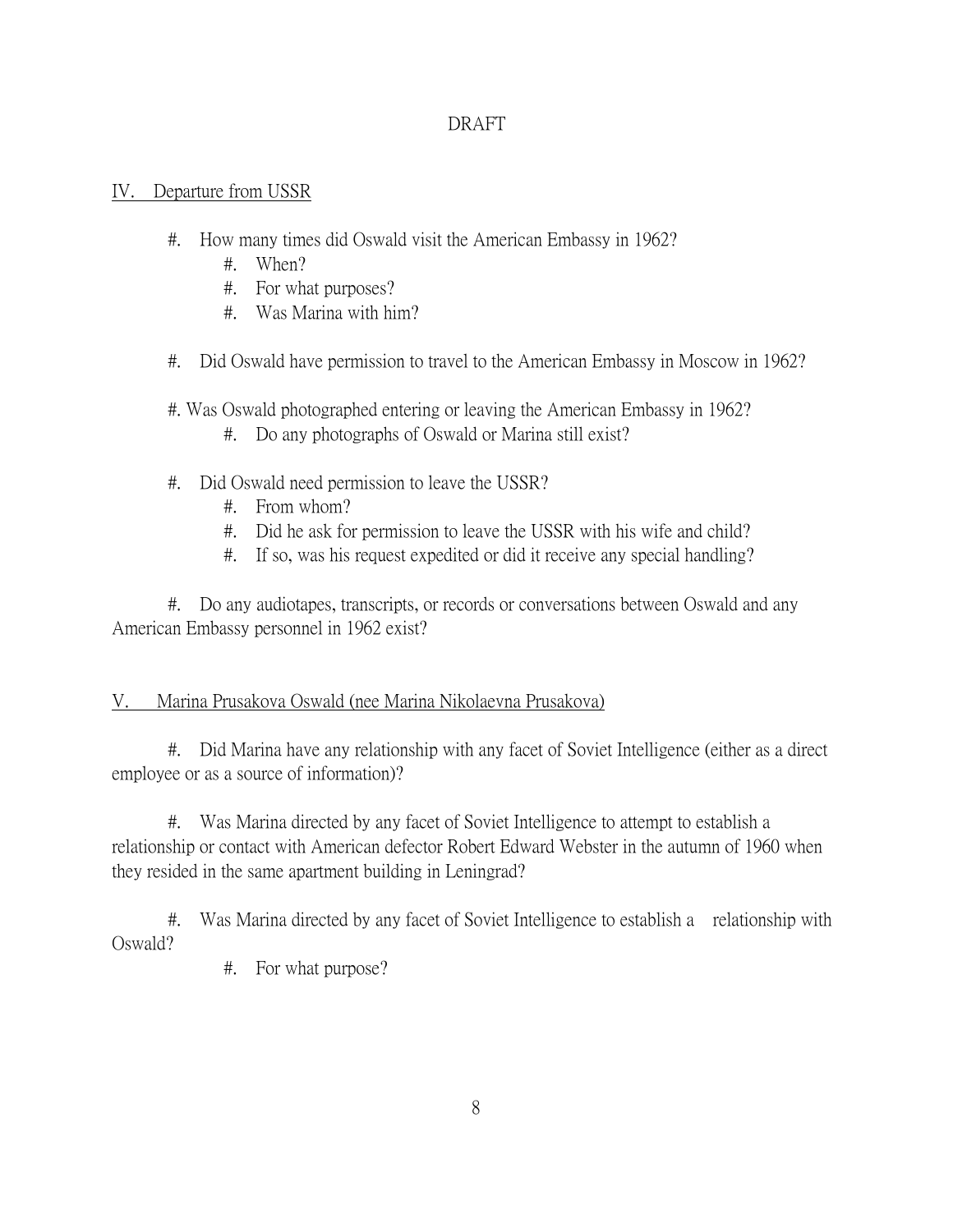#. Was Marina directed by any facet of Soviet Intelligence to return to the United States with Oswald?

- #. By whom?
- #. When?
- #. For what purpose?
- #. Did Marina receive any training from any facet of Soviet Intelligence?
- #. Did Marina have any contact with Soviet Intelligence after leaving the USSR?
	- #. How?
	- #. Where?
	- #. When?

#. What communications did Marina have with the Soviet Government or Soviet Intelligence after leaving the Soviet Union?

#. Were Marina's personal letters to and from the Soviet Union intercepted by Soviet Intelligence?

- #. If so, why?
- #. Do records still exist of their content?
- #. Do Marina's employment records as a pharmacist still exist?
	- #. When did she begin and terminate her employment?

#. Were their any gaps in her employment due to vacations, training, or other reasons?

- #. Why were Marina and child permitted to leave the USSR with Oswald in 1962?
	- #. Who granted permission?
	- #. Was her application to leave expedited or granted special handling?

#### VI. Robert Edward Webster

#. Does a chronology exist of the activities of American defector Robert Edward Webster in the USSR?

- #. What were Webster's activities in Sept. and Oct. 1959?
- #. Were was Webster living between the closing of the American

Exhibition (September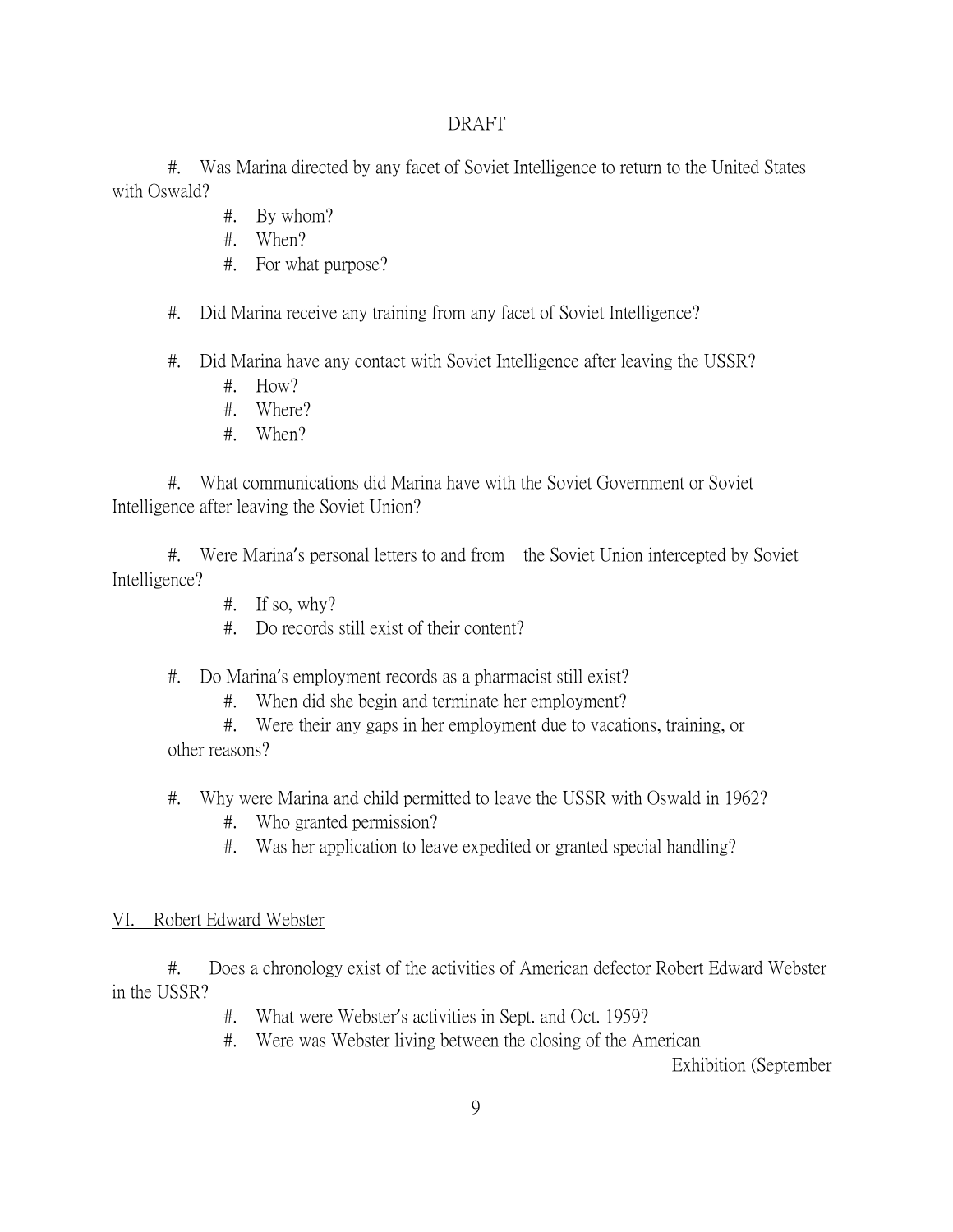4) and his appearance at the American Embassy on October 17, 1959?

#. How many times did Webster visit the US Embassy in Moscow in 1959? What were the dates and times?

#. Do photographs exist of Webster entering or leaving the American Embassy?

#. Do any official photographs exist that were taken of Webster by any government agencies following his defection?

#. Do any audio tape recordings (or transcripts of tape recordings) exist of Webster or of third party conversations about Webster in the American Embassy?

#. When and how many times did he visit the American Embassy?

#. Did Marina Nikolaevna Prusakova ever meet with Robert Edward Webster, either before or after her marriage to Lee Harvey Oswald?

- #. If so, when?
- #. Why?

#### VII. General Questions

- #. Did Oswald bring anything with him of intelligence interest when he entered the USSR?
	- #. Did he orally provide any information on U-2 operations?
	- #. Did he provide any documentation on the U-2 program or aircraft?

#. Did Oswald ever meet, observe, or communicate with Francis Gary Powers while they were both in the USSR?

#. Did the KGB or any other Soviet Intelligence organization surveil or monitor the activities of Oswald and/or Marina after their departure from the USSR?

#. Did the KGB or any other Soviet Intelligence organization have any contact with Oswald or Marina in the United States?